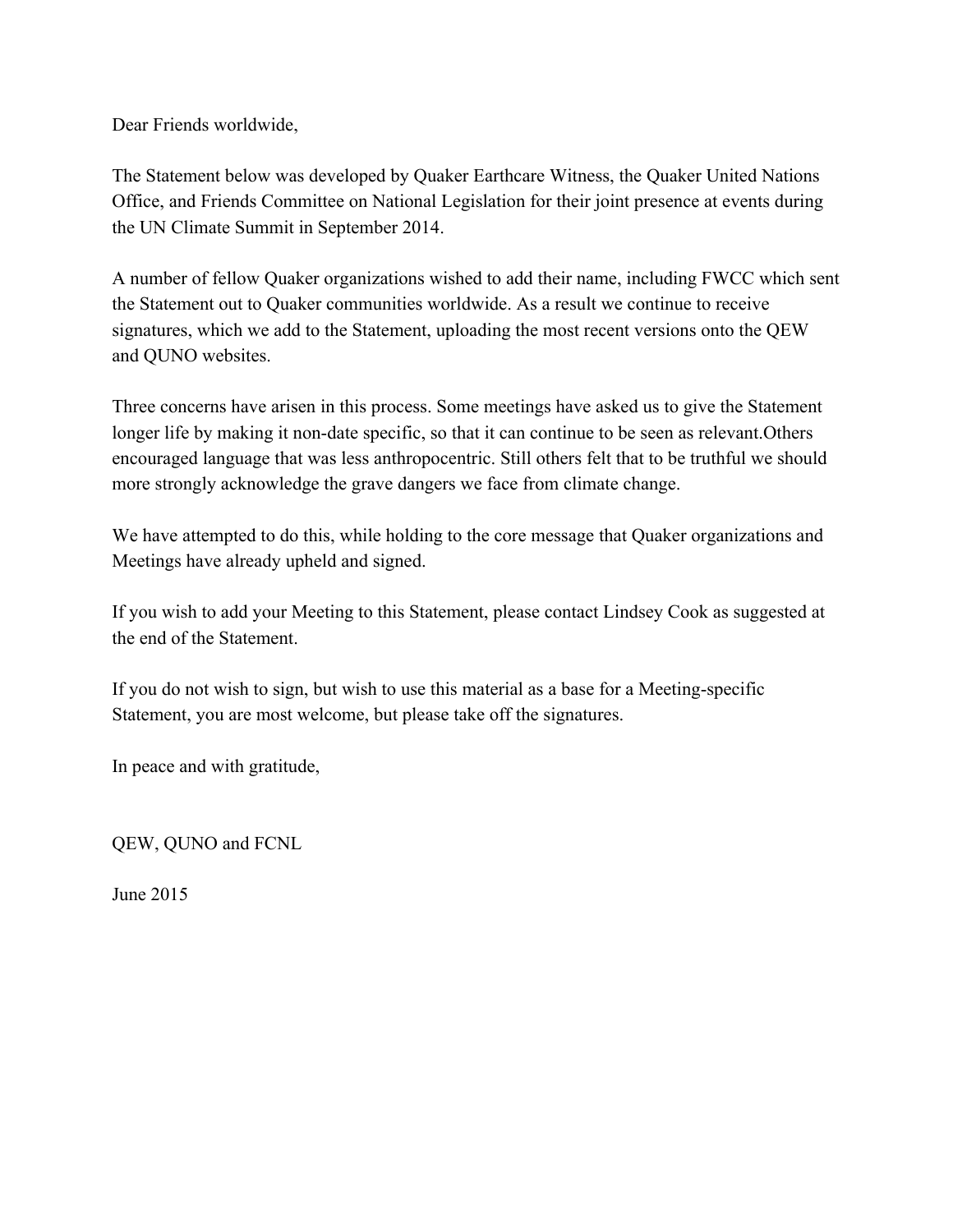## **June 2015: Facing the Challenge of Climate Change: A shared statement by Quaker groups**

"It would go a long way to caution and direct people in their use of the world, that they were *better studied and knowing in the Creation of it. For how could [they] find the confidence to* abuse it, while they should see the great Creator stare them in the face, in all and every part of *it?"*

## *William Penn, 1693*

As Quakers, we are called to work for the peaceable Kingdom of God on the whole Earth, in right sharing with all peoples.[1] We recognize a moral duty to cherish Creation for future generations.

We call on our leaders to make the radical decisions needed to create a fair, sufficient and effective international climate change agreement.

As Quakers, we understand anthropogenic climate change (climate change due to human activities) to be a symptom of a greater challenge: how to live sustainably and justly on this **Earth** 

We recognize that the current rise of greenhouse gas emissions is leading to an unprecedented rate of increase in global average surface temperature of extreme detriment to the Earth's ecosystems and species, including human beings.

We recognize that catastrophic global climate change is not inevitable if we choose to act urgently.

We recognize a personal and collective responsibility to ensure that the poorest and most vulnerable peoples now, and all our future generations, do not suffer as a consequence of our actions. We see this as a call to conscience.

We recognize the connections between climate change and global economic injustice as well as unprecedented levels of consumption, and question assumptions of unlimited material growth on a planet with limited natural resources.

We recognize that most greenhouse gas emissions are created by fossil fuel combustion. We recognize that our increasing population continues to pursue fossil fuel-dependent economic growth. We recognize that the Earth holds more fossil fuel reserves than are safe to burn, and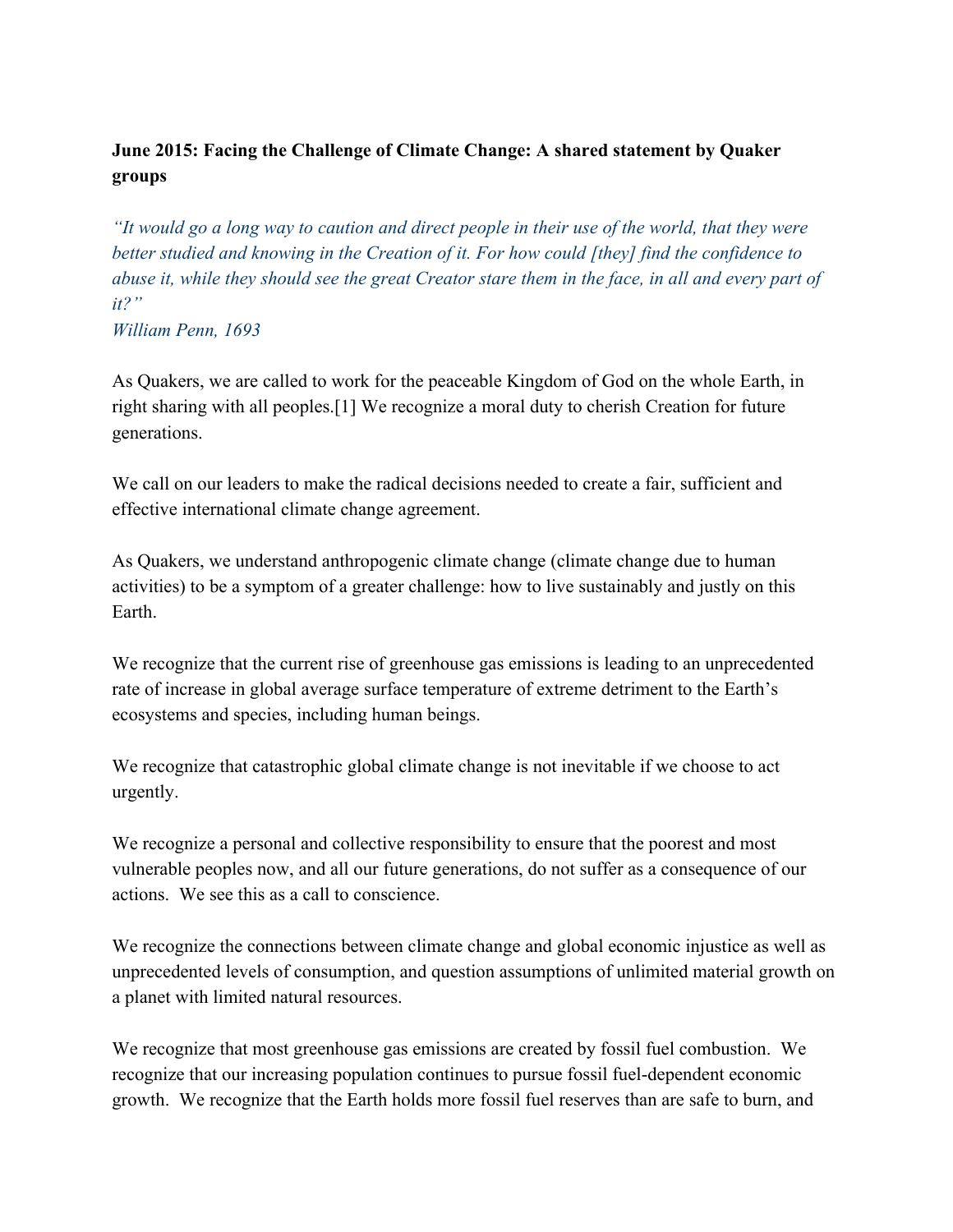that the vast majority of fossil fuel reserves must remain in the ground if we are to prevent the catastrophic consequences of climate change. We therefore question profoundly the continued investment in, and subsidizing of, fossil fuel extraction.

We seek to nurture a global human society that prioritizes the well-being of people over profit, and lives in right relationship with our Earth; a peaceful world with fulfilling employment, clean air and water, renewable energy, and healthy thriving communities and ecosystems.

As members of this beautiful human family, we seek meaningful commitments from our leaders and ourselves, to address climate change for our shared future, the Earth and all species, and the generations to come. We see this Earth as a stunning gift that supports life. It is our only home. Let us care for it together.

> Quakers in Ghana Quakers in Britain Living Witness, UK EcoQuakers Ireland Quakers in Australia Quakers in Denmark Norway Yearly Meeting Quaker Service Australia Netherlands Yearly Meeting Miami Friends Meeting, USA Quaker Institute for the Future Memphis Friends Meeting, USA New York Yearly Meeting, USA Quaker Concern for Animals, UK Quaker Earthcare Witness (QEW) Newtown Monthly Meeting, USA Croton Valley Meeting, NY, USA Quakers in Aotearoa New Zealand FWCC Asia West Pacific Section Cookeville Monthly Meeting, USA Eugene Friends Meeting, OR, USA Winnipeg Monthly Meeting, Canada Lafayette Friends Meeting, IN, USA Princeton Friends Meeting, NJ, USA Nashville Friends Meeting, TN, USA Trenton Meeting of Friends, NJ, USA